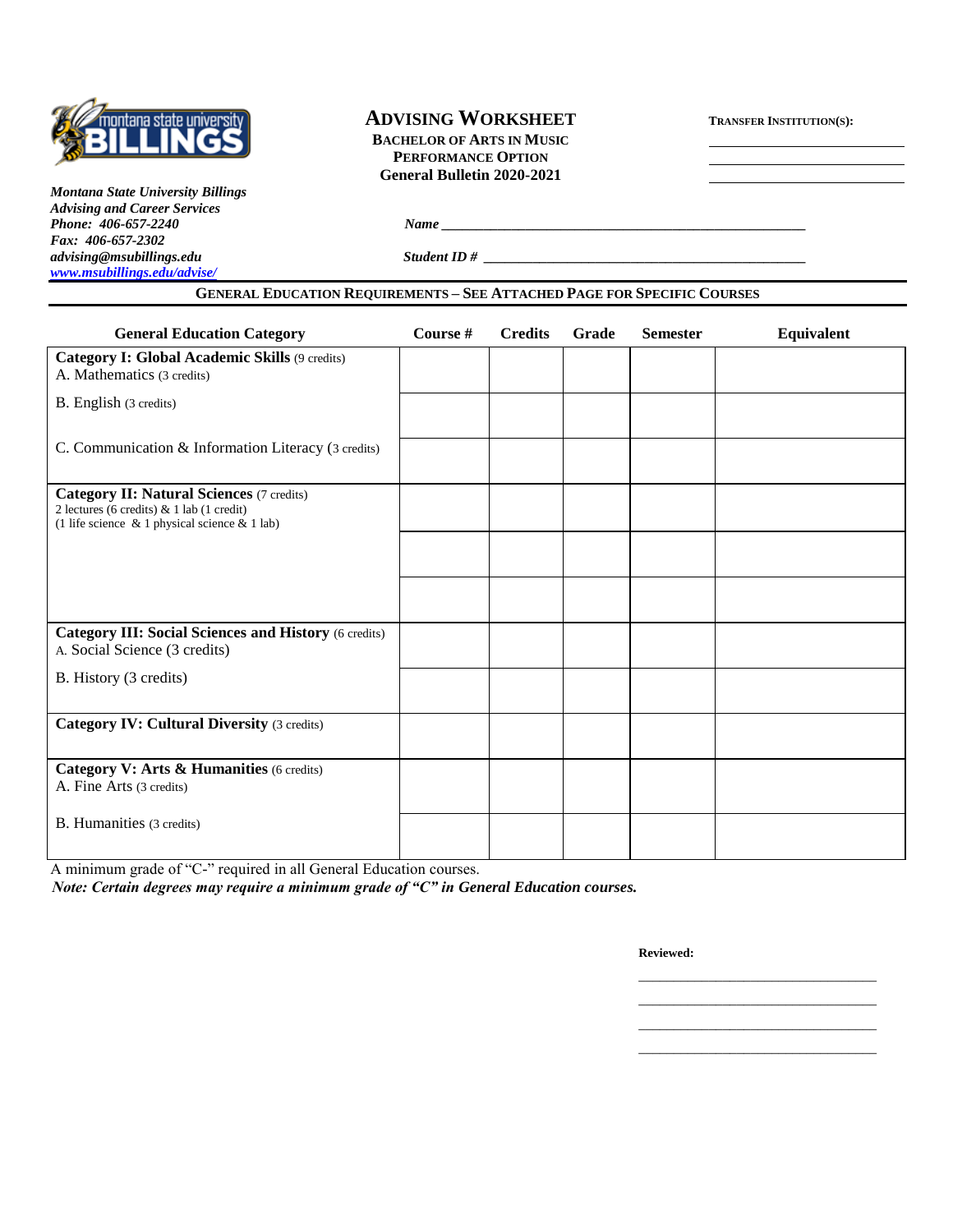# **GENERAL EDUCATION REQUIREMENTS**

|                                                 | <b>CATEGORY I: GLOBAL ACADEMIC SKILLS</b><br><b>9 credits</b> |                                                                |   |  |  |
|-------------------------------------------------|---------------------------------------------------------------|----------------------------------------------------------------|---|--|--|
|                                                 |                                                               | Students are required to take one course from each subcategory |   |  |  |
| <b>Subcategory A - Mathematics</b><br>3 credits |                                                               |                                                                |   |  |  |
| М                                               | 105                                                           | Contemporary Mathematics                                       | 3 |  |  |
| М                                               | 114                                                           | <b>Extended Technical Mathematics</b>                          | 3 |  |  |
| М                                               | 121                                                           | College Algebra                                                | 3 |  |  |
| М                                               | 122                                                           | College Trigonometry                                           | 3 |  |  |
| М                                               | 130                                                           | Mathematics for Elementary Teachers I                          | 3 |  |  |
| М                                               | 140                                                           | College Math for Healthcare                                    | 3 |  |  |
| М                                               | 143                                                           | <b>Finite Mathematics</b>                                      | 4 |  |  |
| М                                               | 161                                                           | <b>Survey of Calculus</b>                                      | 3 |  |  |
| М                                               | 171                                                           | Calculus I                                                     | 4 |  |  |
| <b>STAT</b>                                     | 141                                                           | <b>Introduction to Statistical Concepts</b>                    | 3 |  |  |
| <b>STAT</b>                                     | 216                                                           | Introduction to Statistics                                     | 4 |  |  |
| 3 credits<br>Subcategory B - English            |                                                               |                                                                |   |  |  |
|                                                 |                                                               |                                                                |   |  |  |
| WRIT                                            | 101                                                           | College Writing I                                              | 3 |  |  |
| WRIT                                            | 121                                                           | Introduction to Technical Writing                              | 3 |  |  |
| WRIT                                            | 122                                                           | Introduction to Business Writing                               | 3 |  |  |

|      |     | Suboatogowy C. Communication & Information Literacy, 3 and |   |
|------|-----|------------------------------------------------------------|---|
| WRIT | 221 | Intermediate Technical Writing                             |   |
| WRIT | 220 | Business & Professional Writing                            | 3 |
| WRIT | 201 | College Writing II                                         |   |

## **Subcategory C- Communication & Information Literacy 3 credits**

| <b>BMIS</b> 150 | <b>Cyber Security and Electronic Communication</b> | -3 |
|-----------------|----------------------------------------------------|----|
| <b>COMX 111</b> | Introduction to Public Speaking                    |    |
| <b>COMX 115</b> | Introduction to Interpersonal Communication        | 3  |
| <b>LSCI</b> 125 | Research in the Information Age                    |    |

**CATEGORY II: NATURAL SCIENCES 6 cr. lecture & 1 cr. lab**

*Students are required to take one course from each subcategory and at least one corresponding lab or Integrated Sciences*

| 3-4 credits                                    |
|------------------------------------------------|
|                                                |
|                                                |
| Fundamentals of Biology for Allied Health<br>3 |
| Fund of Biology: Evolution, Ecology, and       |
| 3                                              |
| Fund of Biology: The Nature of Nutrition<br>3  |
| 3                                              |
|                                                |
|                                                |

|             |     | <b>Subcategory B – Physical Sciences</b>    | 3-4 credits |              |
|-------------|-----|---------------------------------------------|-------------|--------------|
| <b>ASTR</b> | 110 | Introduction to Astronomy                   |             | 3            |
| <b>ASTR</b> | 111 | Introduction to Astronomy Lab               |             |              |
| <b>CHMY</b> | 121 | Introduction to General Chemistry           |             | 3            |
| <b>CHMY</b> | 122 | Introduction to General Chemistry Lab       |             |              |
| <b>CHMY</b> | 141 | College Chemistry I                         |             | 3            |
| <b>CHMY</b> | 142 | College Chemistry Laboratory I              |             |              |
| <b>GEO</b>  | 101 | <b>Introduction to Physical Geology</b>     |             | 3            |
| <b>GEO</b>  | 102 | Introduction to Physical Geology Laboratory |             | $\mathbf{1}$ |
| <b>GPHY</b> | 262 | Spatial Sciences Technology & Applications  |             | 3            |
| <b>GPHY</b> | 263 | Spatial Sciences & Technology Lab           |             |              |
| PHSX        | 103 | Our Physical World                          |             | 3            |
| <b>PHSX</b> | 104 | Our Physical World Lab                      |             |              |
| <b>PHSX</b> | 205 | College Physics I                           |             | 3            |
| PHSX        | 206 | College Physics I Lab                       |             |              |

#### **Integrated Sciences**

| SCIN 101, 102, 103, 104 Integrated Sciences | 3, 1, 3, 1 |
|---------------------------------------------|------------|
|---------------------------------------------|------------|

|             |     | CATEGORY III: SOCIAL SCIENCES AND HISTORY<br><b>6 CREDITS</b>  |                |
|-------------|-----|----------------------------------------------------------------|----------------|
|             |     | Students are required to take one course from each subcategory |                |
|             |     | <b>Subcategory A – Social Sciences</b><br>3 credits            |                |
| <b>ANTY</b> | 217 | Physical Anthropology & Archeology                             | 3              |
| BGEN        | 105 | Introduction to Business                                       | 3              |
| COMX        | 106 | Communicating in a Dynamic Workplace                           | 3              |
| PSYX        | 231 | <b>Human Relations</b>                                         | 3              |
| <b>ECNS</b> | 201 | Principles of Microeconomics                                   | 3              |
| <b>ECNS</b> | 202 | Principles of Macroeconomics                                   | 3              |
| <b>EDU</b>  | 105 | <b>Education and Democracy</b>                                 | $\frac{3}{3}$  |
| <b>GPHY</b> | 141 | Geography of World Regions                                     |                |
| <b>HTH</b>  | 110 | Personal Health and Wellness                                   | 3              |
| PSCI        | 220 | Introduction to Comparative Government                         | 3              |
| <b>PSCI</b> | 210 | Introduction to American Government                            | 3              |
| <b>PSYX</b> | 100 | Introduction to Psychology                                     | 3              |
| SOCI        | 101 | Introduction to Sociology                                      | $\overline{3}$ |
| <b>SOCI</b> | 201 | Social Problems                                                | 3              |
|             |     | 3 credits<br><b>Subcategory B - History</b>                    |                |
| <b>HSTA</b> | 101 | American History I                                             | 3              |
| <b>HSTA</b> | 102 | American History II                                            | 3              |
| <b>HSTR</b> | 101 | <b>Western Civilization I</b>                                  | 3              |
| <b>HSTR</b> | 102 | <b>Western Civilization II</b>                                 | 3              |
| <b>HSTR</b> | 103 | Honors Western Civilization I                                  | 3              |
| <b>HSTR</b> | 104 | Honors Western Civilization II                                 | 3              |
| <b>PSCI</b> | 230 | Introduction to International Relations                        | 3              |

| <b>CATEGORY IV: CULTURAL DIVERSITY</b><br>3 credits |     |                                             |   |
|-----------------------------------------------------|-----|---------------------------------------------|---|
| <b>ANTY</b>                                         | 220 | Culture and Society                         | 3 |
| <b>ARTH</b>                                         | 160 | Global Visual Culture                       | 3 |
| <b>COMX</b>                                         | 212 | Introduction to Intercultural Communication | 3 |
| <b>GPHY</b>                                         | 121 | Human Geography                             | 3 |
| <b>HTH</b>                                          | 270 | Global Health Issues                        | 3 |
| LIT                                                 | 230 | World Literature                            | 3 |
| <b>MUSI</b>                                         | 207 | World Music                                 | 3 |
| <b>NASX</b>                                         | 105 | Introduction to Native American Studies     | 3 |
| <b>NASX</b>                                         | 205 | Native Americans in Contemporary Society    | 3 |
| PHL                                                 | 271 | Indian Philosophies and Religions           | 3 |
| PHL                                                 | 272 | Chinese Philosophies and Religions          | 3 |
| <b>REHA</b>                                         | 201 | Introduction to Diversity                   | 3 |
| <b>RLST</b>                                         | 170 | The Religious Quest                         | 3 |
| A&SC/WGSS274                                        |     | Women, Culture, and Society                 | 3 |
| <b>SPNS</b>                                         | 150 | The Hispanic Tradition                      | 3 |

#### **CATEGORY V: ARTS & HUMANITIES 6 credits** *Students are required to take one course from each subcategory* **Subcategory A** – **Fine Arts 3** credits<br>
ARTZ 101 Art Fundamentals 3 ARTZ 101 Art Fundamentals 3<br>ARTZ 105 Visual Language-Drawing 3 Visual Language-Drawing ARTZ 106 Visual Language-2-D Foundations 3<br>ARTZ 108 Visual Language-3-D Foundations 3 108 Visual Language-3-D Foundations ARTZ 131 Ceramics for Non-majors 3 CRWR 240 Intro Creative Writing Workshop 3<br>FILM 160 Introduction to World Cinema 3 FILM 160 Introduction to World Cinema 3<br>
LIT 270 Film & Literature 3 Film & Literature MART 260 Computer Presentation and Animation 3 MUSI 101 Enjoyment of Music 3 MUSI 114 Band: MSUB Symphonic 1<br>MUSI 131 Jazz Ensemble I: MSUB 1 Jazz Ensemble I: MSUB 1 MUSI 147 Choral Ensemble: University Chorus 1<br>PHOT 154 Exploring Digital Photography 3 PHOT 154 Exploring Digital Photography 3<br>THTR 101 Introduction to Theatre 3 Introduction to Theatre THTR 120 Introduction to Acting I 3 **Subcategory B - Humanities 3 credits** ARTH 150 Introduction to Art History 3 HONR 111 Perspectives and Understanding 3<br>LIT 110 Introduction to Literature 3 Introduction to Literature LIT 213 Montana Literature 3 PHL 110 Introduction to Ethics 3 PHL 111 Philosophies of Life 3 PHL 254 People and Politics 3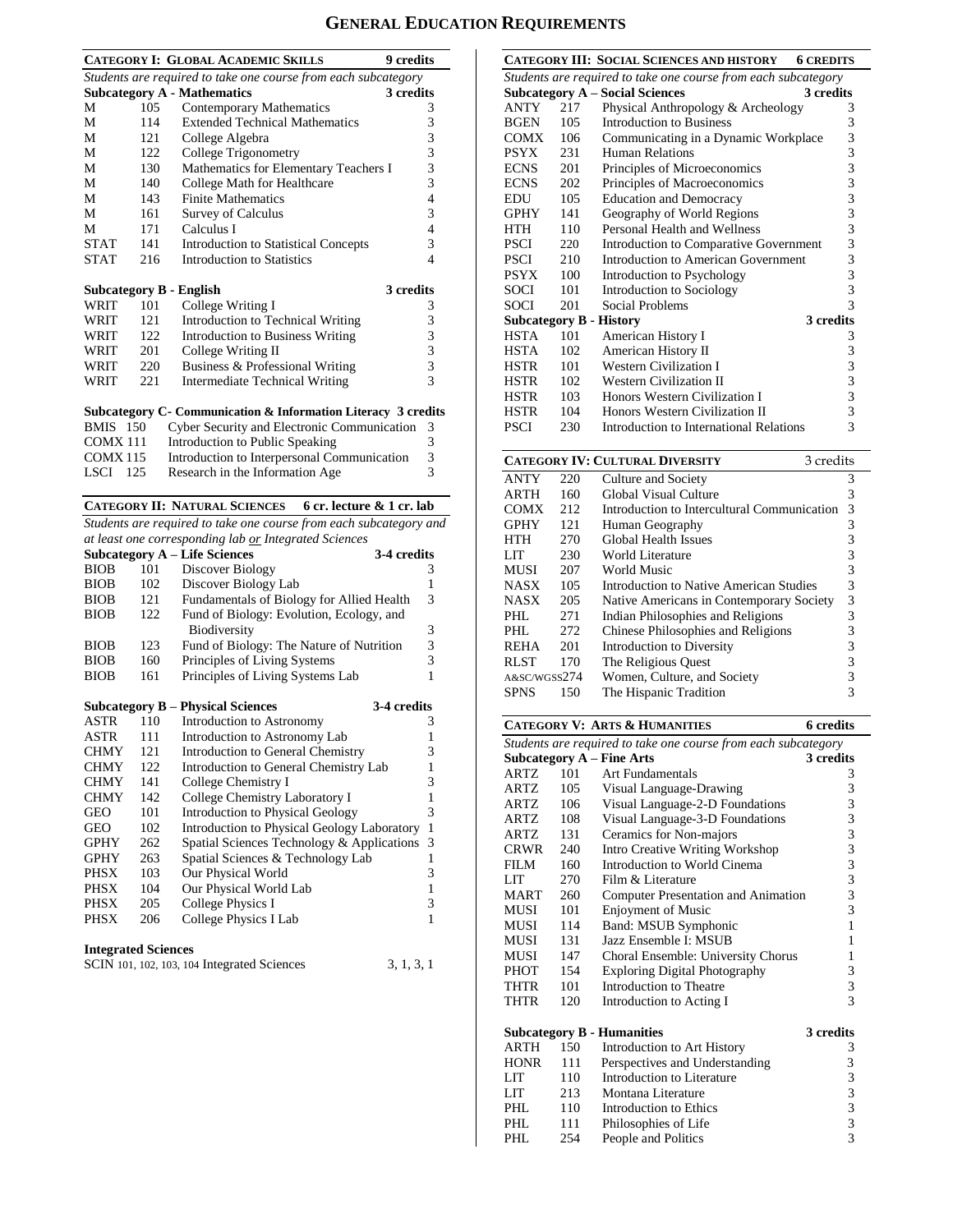# **Course Credits Grade Semester Equivalent** *A minimum grade of C or better is required in all major coursework* **Required Courses Core Theory Sequence** MUSI 105 Music Theory I 3 MUSI 135 Keyboard Skills I 1 MUSI 140 Aural Perception I 1 MUSI 106 Music Theory II 3 MUSI 136 Keyboard Skills II 1 MUSI 141 Aural Perception II 1 MUSI 205 Music Theory III 3

MUSI 235 Keyboard Skills III 1 MUSI 240 Aural Perception III 1 MUSI 206 Music Theory IV 3 MUSI 236 Keyboard Skills IV 1 MUSI 241 Aural Perception IV 1

| <b>AMUSI</b> | 207 | World Music                                                | 3          |  |
|--------------|-----|------------------------------------------------------------|------------|--|
| <b>MUSI</b>  | 301 | Music History I                                            | 3          |  |
| <b>MUSI</b>  | 302 | Music History II                                           | 3          |  |
|              |     | Two (2) credits of conducting selected from the following: |            |  |
| <b>MUSI</b>  | 335 | <b>Instrumental Conducting</b>                             | 2          |  |
| <b>MUSI</b>  | 336 | Choral Conducting                                          |            |  |
| <b>MUSI</b>  | 399 | Junior Recital                                             |            |  |
| <b>MUSI</b>  | 440 | Orchestration                                              | 3          |  |
| <b>MUSI</b>  | 443 | Music Form and Style                                       | 3          |  |
| <b>MUSI</b>  | 499 | <b>Senior Recital</b>                                      |            |  |
|              |     |                                                            | 39 credits |  |

| <b>Performance</b>                                                                                                                                                                                                  |  |  |
|---------------------------------------------------------------------------------------------------------------------------------------------------------------------------------------------------------------------|--|--|
| Four (4) credits of Applied Study selected from the following:                                                                                                                                                      |  |  |
| MUSI 195 A, B, C, D, E, F, G, H, I, J, K, L, M, N, O, or P                                                                                                                                                          |  |  |
|                                                                                                                                                                                                                     |  |  |
|                                                                                                                                                                                                                     |  |  |
|                                                                                                                                                                                                                     |  |  |
|                                                                                                                                                                                                                     |  |  |
| Four (4) credits selected from the following performance ensembles, any of which may be repeated:<br>MUSI 108 Orchestra (MSUB), ^MUSI 114 Band (MSUB Symphonic), ^MUSI 147 Choral Ensemble (MSUB University Chorus) |  |  |
|                                                                                                                                                                                                                     |  |  |
|                                                                                                                                                                                                                     |  |  |
|                                                                                                                                                                                                                     |  |  |
|                                                                                                                                                                                                                     |  |  |
| Four (4) credits of Advanced Applied Study selected from the following:<br>MUSI 395 A, B, C, D, E, F, G, H, I, J, K, L, M, N, O, or P                                                                               |  |  |
|                                                                                                                                                                                                                     |  |  |
|                                                                                                                                                                                                                     |  |  |
|                                                                                                                                                                                                                     |  |  |
|                                                                                                                                                                                                                     |  |  |
| Four (4) credits selected from the following performance ensembles, any of which may be repeated:<br>MUSI 364 (Symphonic Band), MUSI 365 (Symphony Orchestra), and MUSI 312 (Choir III: University Chorus)          |  |  |
|                                                                                                                                                                                                                     |  |  |
|                                                                                                                                                                                                                     |  |  |
|                                                                                                                                                                                                                     |  |  |
|                                                                                                                                                                                                                     |  |  |

^These courses may only be counted towards the required courses, not the General Education requirements.